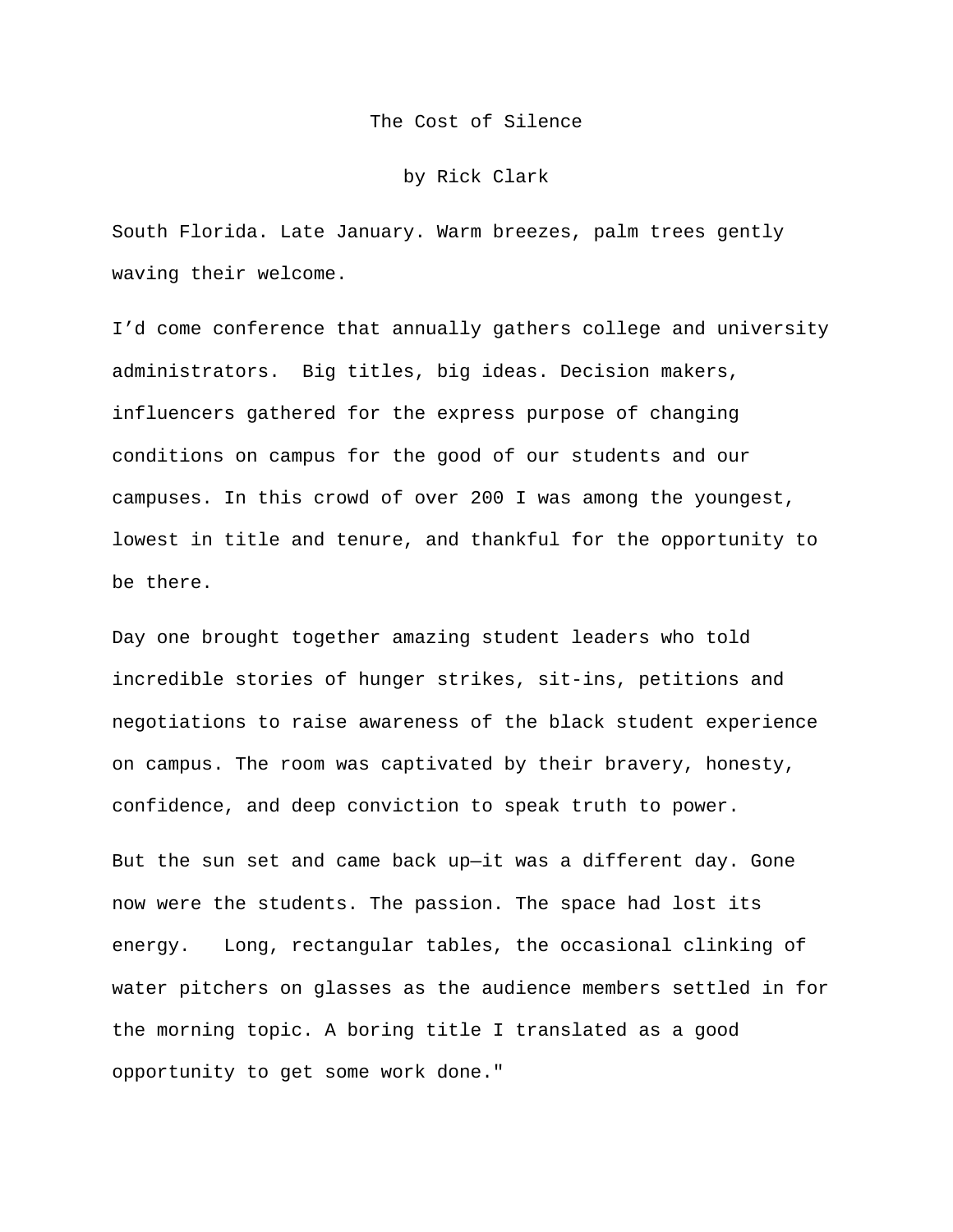I opened my IPad in hopes of taking care of a few emails. The woman to my left leaned over, put her perfectly manicured hand on my shoulder and whispered, "Good call," as she dug into her bright orange bag for her laptop.

I could not have replied to more than two messages when the speaker said something that jarred me to attention: "Where are my Afro-American mothers?" I furrowed my brow. Confused I scanned right and left while not lifting my head. I saw my poised neighbor's magenta polished nails stopped typing.

I took a deep breath and looked to the front. I hadn't really looked at him before, but now I focused on this man. In his late 50's, white, horn-rimmed glasses, slightly thinning salt and pepper hair, button down shirt and school- branded sweater vest. His hands loosely gripped the lectern as he scanned the now completely still room without one bit of consciousness of why

the room had gone quiet.

The soothing, refreshing South Florida breeze seemed hundreds of miles away. I sat in the pregnant SILENCE of the moment.

Had I missed something? Did I mishear? Was he?… making a point about something I'd not heard while answering emails?

"Where are my Afro-American mothers?"

DEAD. SILENCE.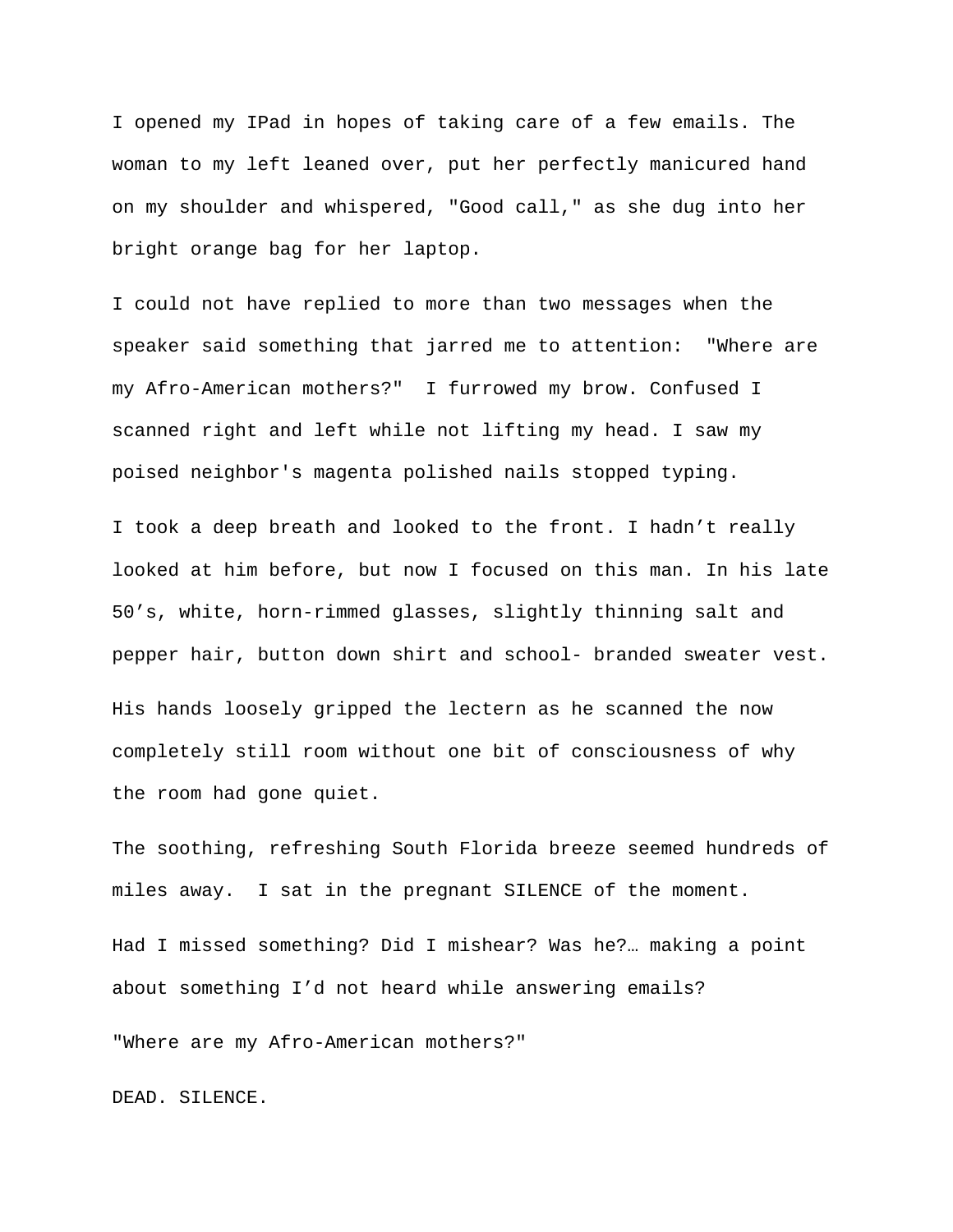Finally… his eyes settled on the two black women right in front of me.

Wait. What? Is he about to….?

And then his Midwestern intonation interrupted my thoughts. "When Afro-American mothers come to MY orientation session, what do you ask me?"

And now he's looking directly at the two women in front of me, yet somehow I felt his words burning into me.

"What do you ask me?!"

Their heads moved in almost perfect unison down to their laps. He blindly forged ahead seemingly unaware of the deafening silence.

"Mothers of Afro-American daughters ask me, 'will there be a man at this university' worthy of my child?"

A chair pushed back hitting the table behind it. Laptops crunched closed one after another. People from around the room moved past my row, heads down, straight to the exit.

Then… a voice from the audience. "You need to stop!" Was that behind me? Or, in front? A man or a woman? I couldn't say. I couldn't think. I just hoped He would stop. I wanted to stand up. I wanted to tell him this was wrong. This was inappropriate.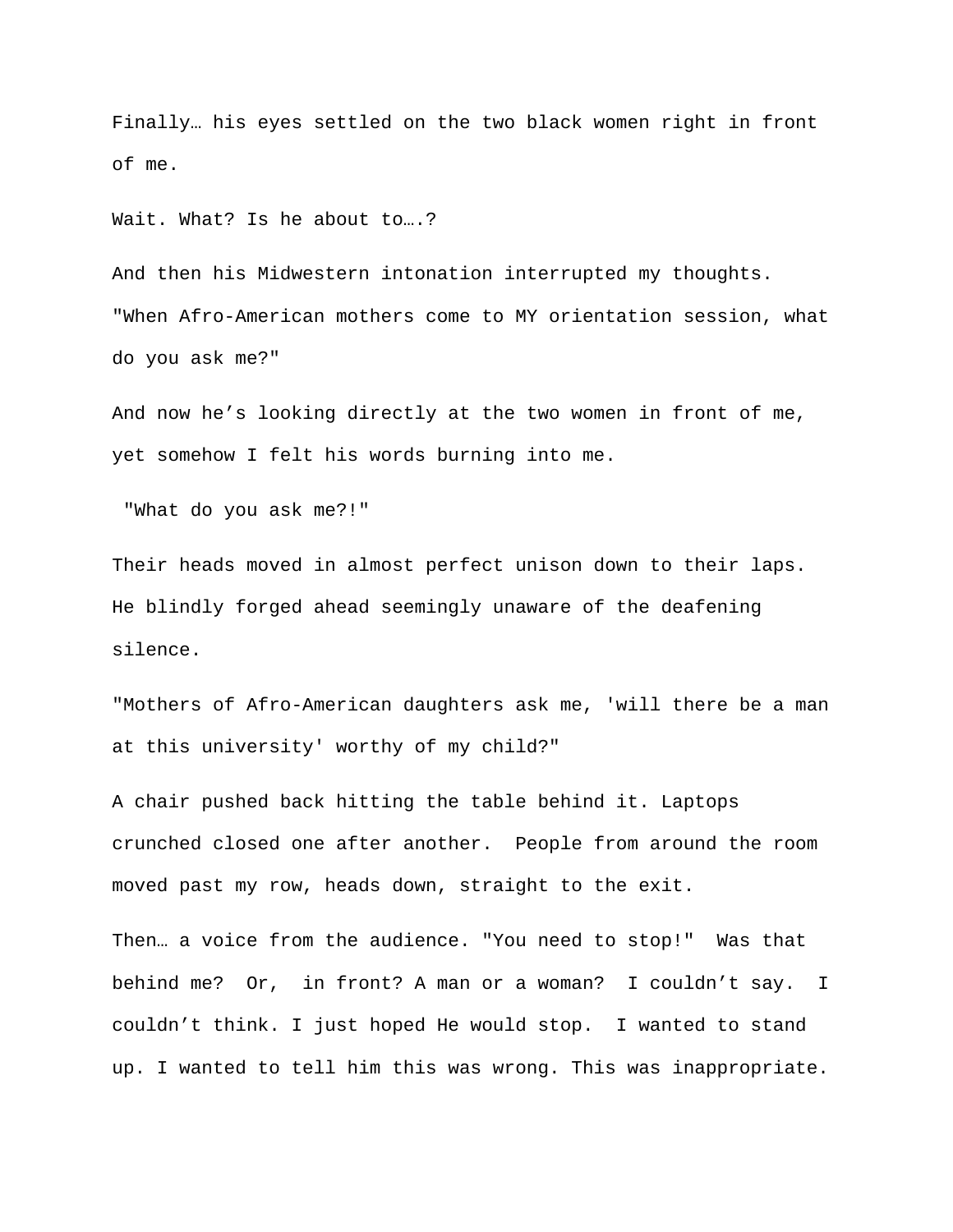But… do you interrupt a speaker at a conference? I'd never done that. I'd…. never seen that done. I wanted someone from the organization or one of these high ranking officials to cut him off.

Nobody did. Nothing. And now more questions flooded my mind: How could he talk like that?

How could he put anyone on the spot that way?

Finally, two of my African-American colleagues spoke up.

"Sir, what you've said is highly offensive." "What you've said… is… completely… unacceptable."

The speaker attempted to respond. "No, sir. I am not asking YOU to reply right now. YOU need to listen and SIT in the discomfort that we experienced…as you spoke."

Calm. Clear. Confident. Applause followed each. But somehow the clapping hands only hammered in my guilt and shame.

I had my chance. I could have said something. I could of stood in support when they spoke. I could have demonstrated my disapproval but…. instead… I sat.

The room emptied and I stared at my interlaced fingers cupped on the table in front of me.

Folded hands. Inactive hands. Sitting. Frozen. Silent.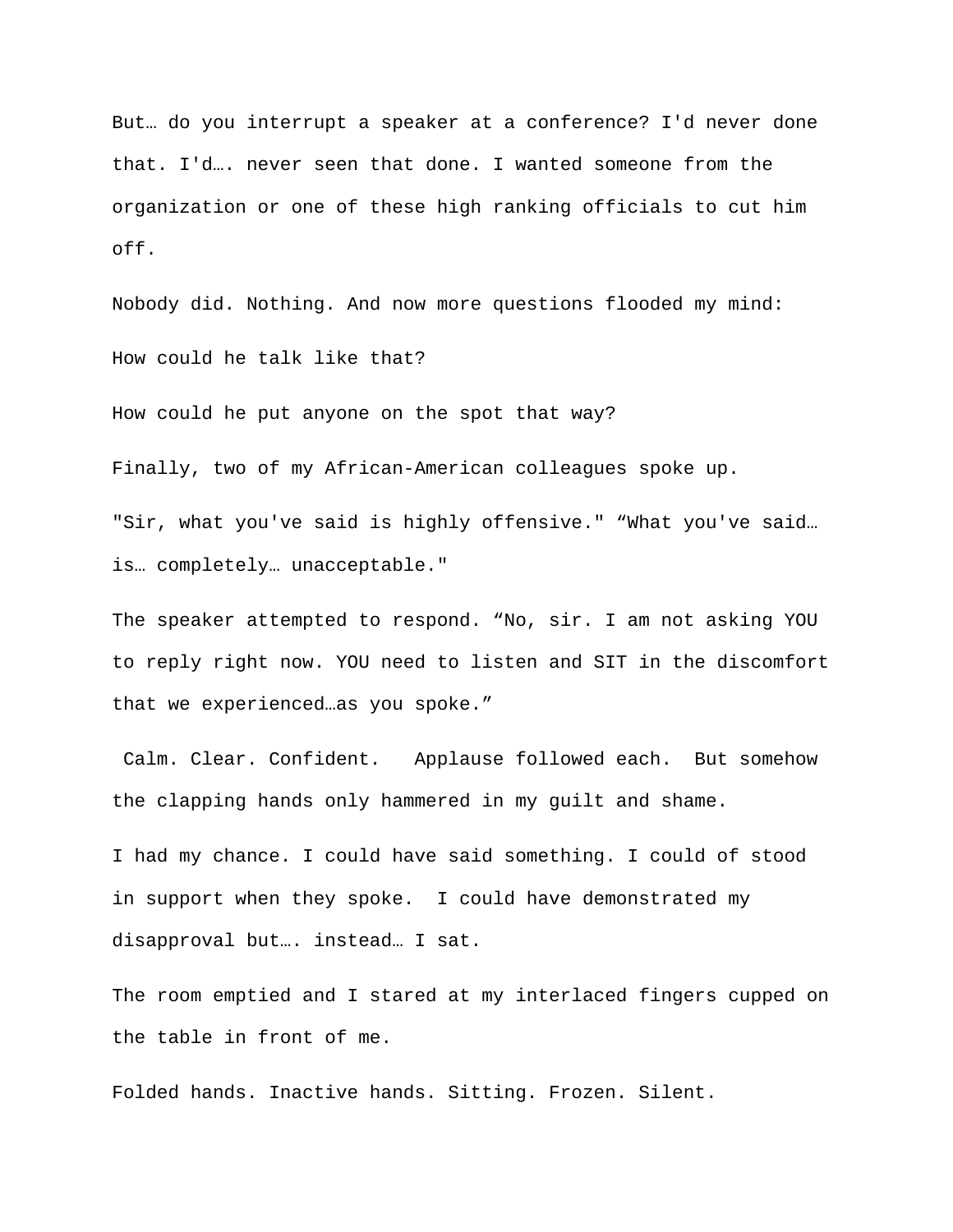Voice of my black friends filled my mind. "I'm tired of having to teach white people." "We just want you to STAND with us. We want you to step in with us…and for us.

YOU have the ability to sit. To watch. To walk into rooms without being concerned about what you're wearing or how you talk or how to treat people when they approach you.

I slowly twisted my nicked ring that now felt like a weight on my white, privileged, entitled finger.

I HAD FAILED. As a friend. As a colleague. As a suppose-ed ally. As someone who claimed to be committed to diversity. I did not do what I expect of the students I admit each year to do. I did not DO what I tell my OWN kids OR the little boys and girls I coach to do.

I. HAD. FAILED.

I stumbled. Out of the room, out of the hotel doors.

The sky was dark, the clouds were moving quickly, a storm was mounting, and I was choking on my own unearned, undeserved privilege.

Jaywalking. I crossed the two lane street and onto the beach. My feet dug deeply into the sand.